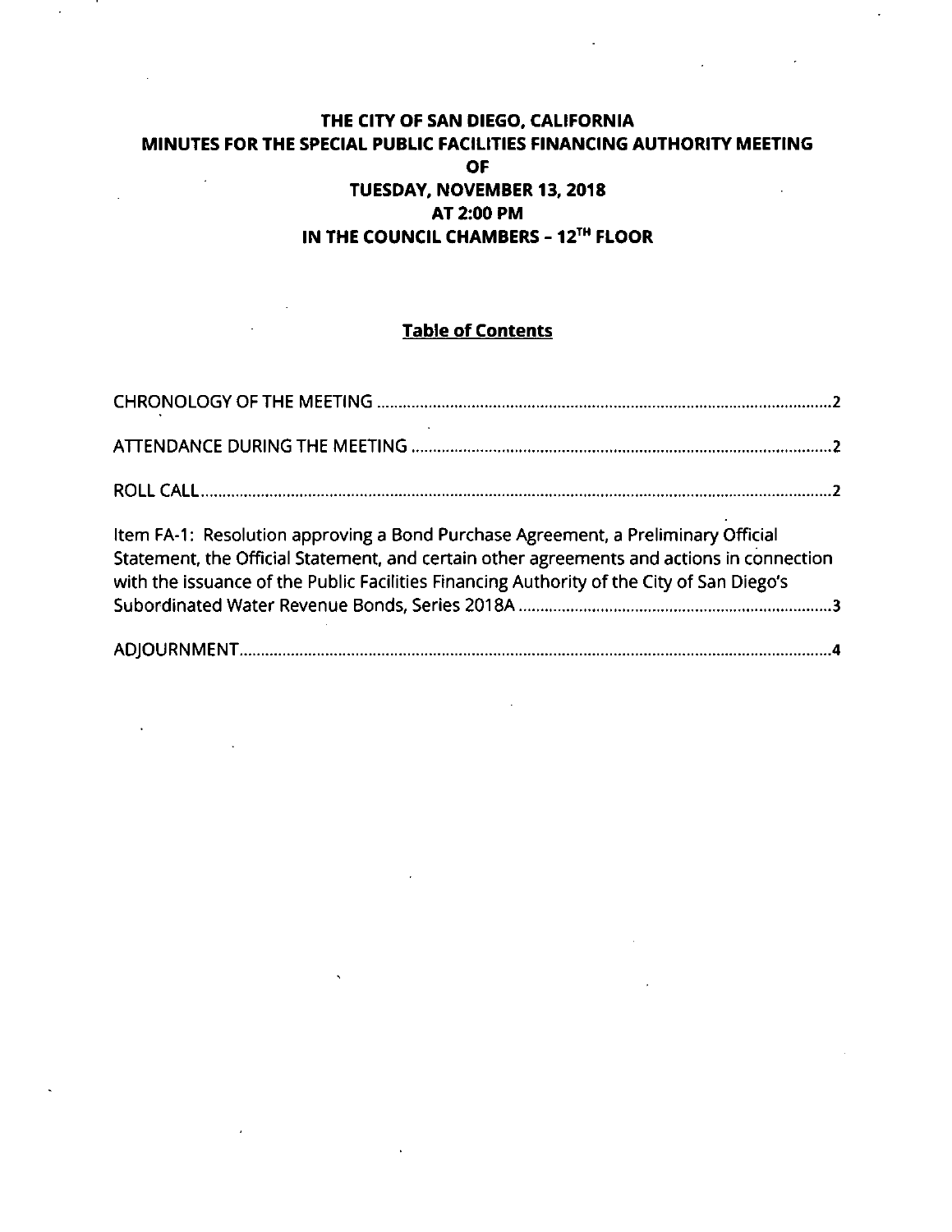### CHRONOLOGY OF THE MEETING

The meeting was called to order by Council President Cole at 4:14 p.m. The meeting was adjourned by Council President Cole at 4:15 p.m.

## ATTENDANCE DURING THE MEETING

### PRESENT

CD-I Council President Pro Tern Barbara Bry CD-3 Councilmember Chris Ward CD-4 Council President Myrtle Cole CD-5 Councilmember Mark Kersey CD-6 Councilmember Chris Cate CD-7 Councilmember Scott Sherman CD-8 Councilmember David Alvarez CD-9 Councilmember Georgette Gomez

#### ABSENT

CD-2 Councilmember Lorie Zapf

## CITY CLERK Maland (mrh).

## ROLL CALL

(1) Council President Pro Tern Bry-present

(2) Councilmember Zapf-not present

(3) Councilmember Ward-present

(4) Council President Cole-present

(5) Councilmember Kersey-present

(6) Councilmember Cate-present

(7) Councilmember Sherman-present

(8) Councilmember Alvarez-present

(9) Councilmember Gomez-present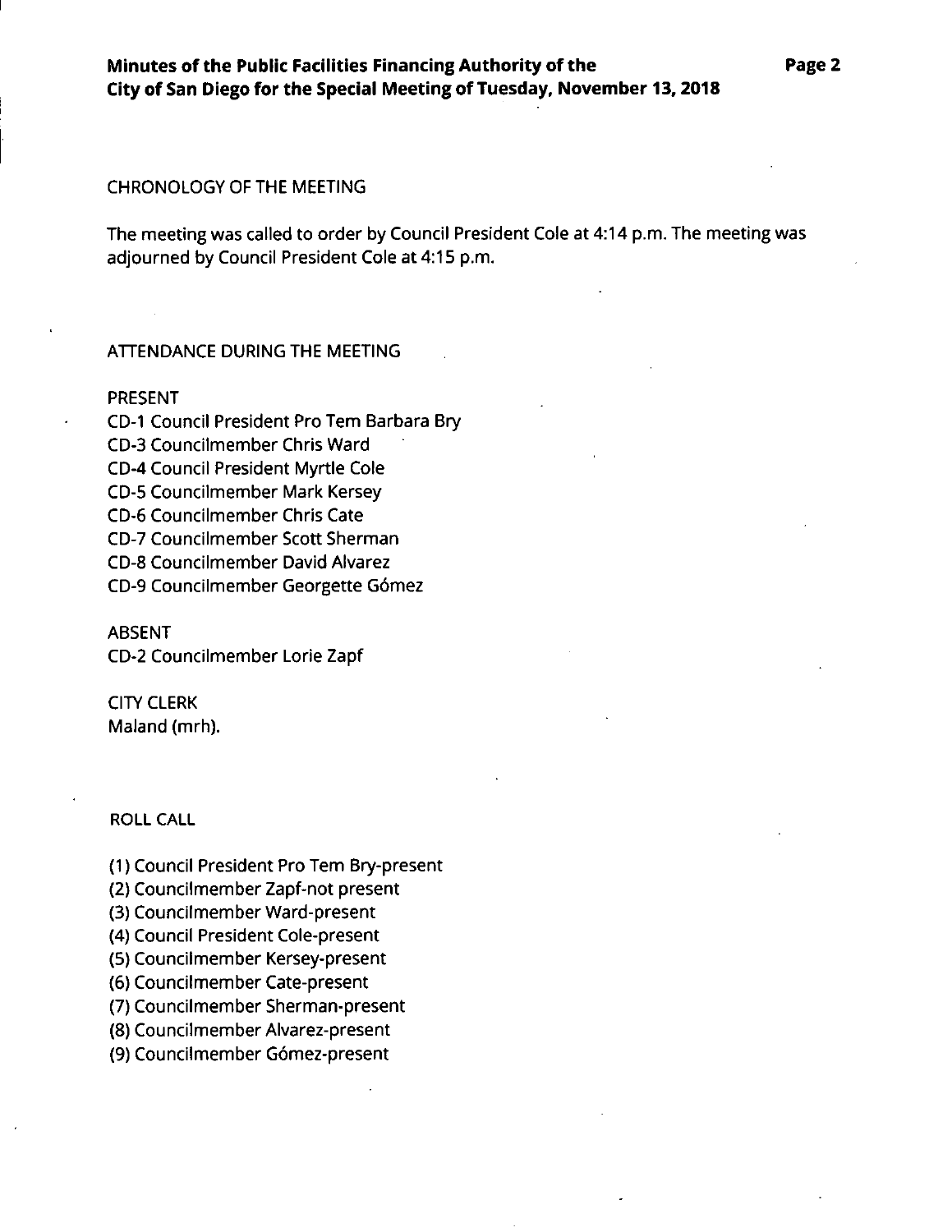Item FA-1: Resolution approving a Bond Purchase Agreement, a Preliminary Official Statement, the Official Statement, and certain other agreements and actions in connection with the issuance of the Public Facilities Financing Authority of the City of San Diego's Subordinated Water Revenue Bonds, Series 2018A.

Total Estimated Cost of Proposed Action and Funding Source: N/A.

Council District(s) Affected: Citywide

Proposed Actions:

(FA-2018-12) ADOPTED AS RESOLUTION FA-2018-12

Resolution approving a Bond Purchase Agreement, a Preliminary Official Statement, the Official Statement, and certain other agreements and actions in connection with the issuance of the Public Facilities Financing Authority of the City of San Diego's Subordinated Water Revenue Bonds, Series 2018A.

## **This item is not subject to the Mayor's veto.**

*Office ofthe CityAttorney: BretA. Bartolotta, (619) 533-5894*

COUNCIL ACTION: Start Time: 4:14PM

MOTION BY CHRIS CATE TO ADOPT. Second by Scott Sherman.

Passed by the following vote: Yea: Barbara Bry, Chris Ward, Myrtle Cole, Mark Kersey, Chris Cate, Scott Sherman, David Alvarez, Georgette Gómez; Nay: (None); Recused: (None); Not Present: Lorie Zapf.